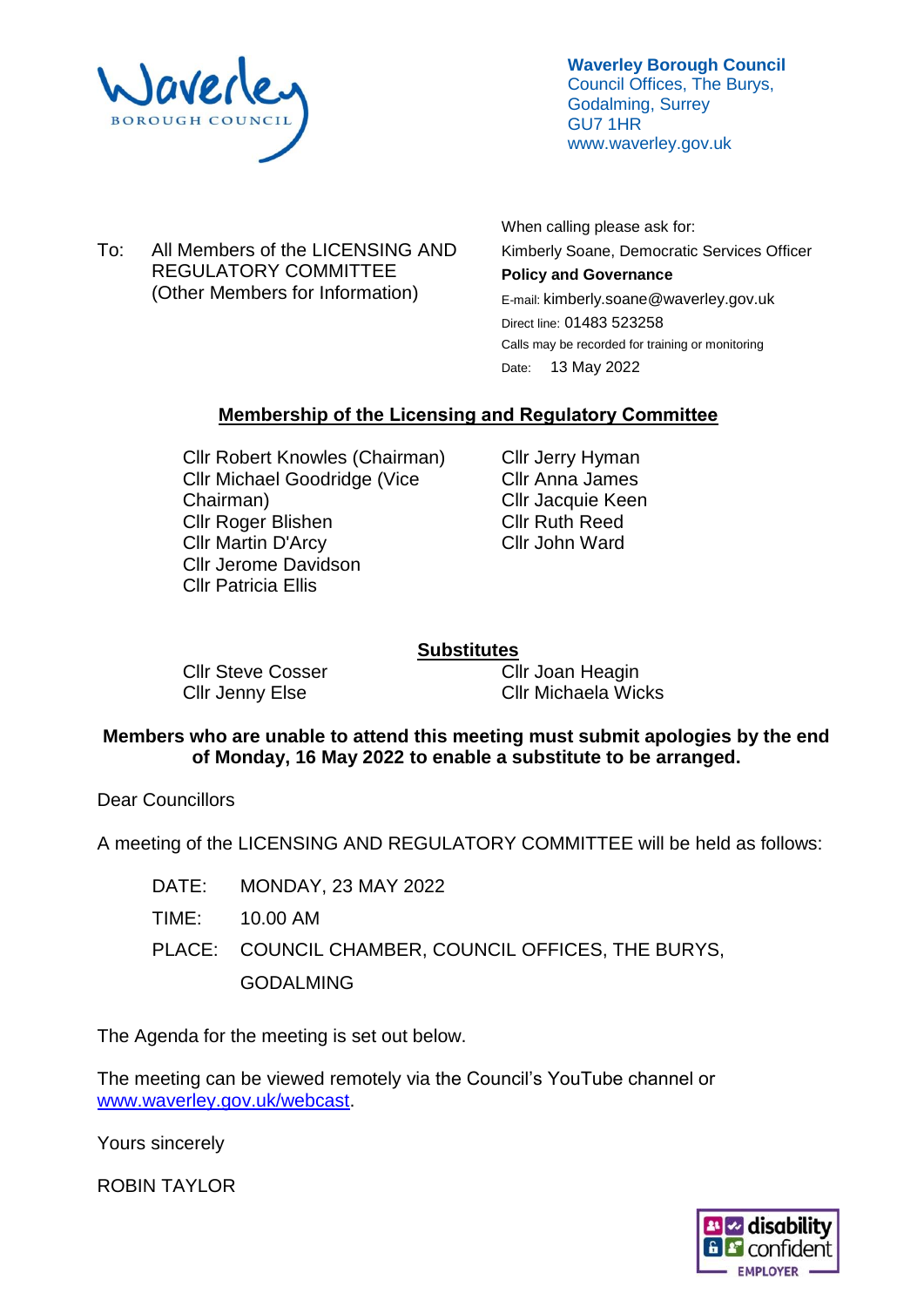Most of our publications can be provided in alternative formats. For an audio version, large print, text only or a translated copy of this publication, please contact [committees@waverley.gov.uk](mailto:committees@waverley.gov.uk) or call 01483 523351

# **NOTE FOR MEMBERS**

Members are reminded that contact officers are shown at the end of each report and members are welcome to raise questions etc in advance of the meeting with the appropriate officer.

# **AGENDA**

# 1. MINUTES

To receive the minutes of the meeting held 8 November 2021 and published on the Councils Website.

# 2. APOLOGIES FOR ABSENCE AND SUBSTITUTIONS

To receive apologies for absence and to report any substitutions

## 3. DECLARATIONS OF INTEREST

To receive from members declarations of interest in relation to any items included on the agenda for this meeting, in accordance with the Waverley Code of Local Government Conduct.

# 4. QUESTIONS FROM MEMBERS OF THE PUBLIC

The Chairman to respond to any questions received from members of the public in accordance with Procedure Rule 10.

# 5. QUESTIONS FROM MEMBERS

The Chairman to respond to any questions received from Members in accordance with Procedure Rule 11.

# 6. ACTION AUTHORISED

To receive any action taken by the Executive Director after consultation with the Chairman and Vice-Chairman since the last meeting.

# **PART I - RECOMMENDATIONS TO THE COUNCIL**

# 7. HACKNEY CARRIAGE FARES (Pages 5 - 50)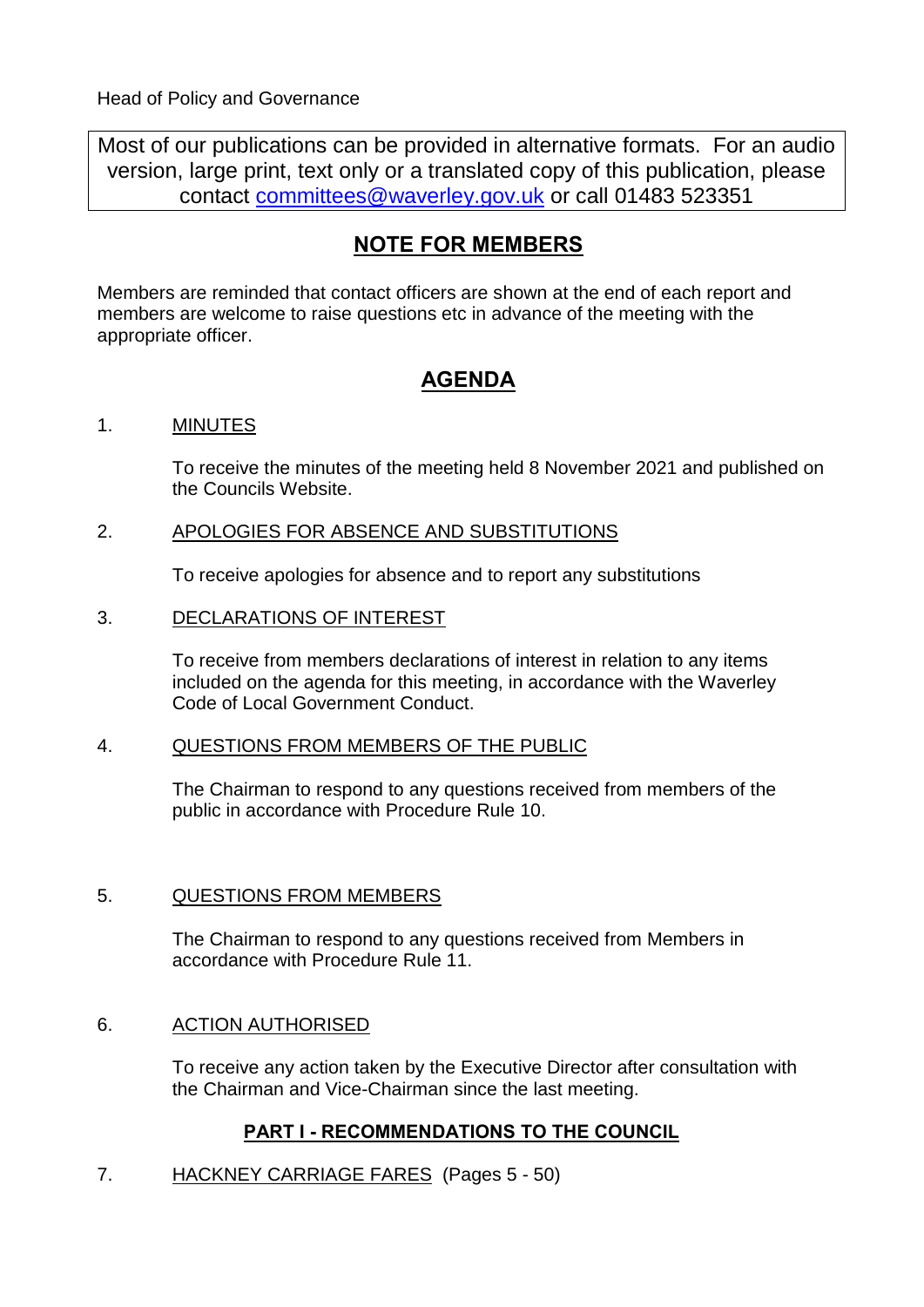From time to time the Hackney Carriage trade requests that we, the Council, increase the amount that they can charge their customers, the last such request was in February 2014. This report sets out the recent history and current fare levels in Waverley.

The decision on whether to increase the maximum fare level is an Executive function. On the 29 March 2022 the Executive agreed to advertise/consult on a new maximum fare tariff.

Following consultation (from 01 April to 18<sup>th</sup> April) officers received 3 comments. The Executive is being asked to consider the 3 comments received and agree the new maximum fare tariff (with or without modifications) to come into effect on the 17 June 2022.

#### Recommendation

It is recommended that the Licensing & Regulatory Committee:

Considers the report, makes comment and recommend to the Executive to agree the proposed advertised new maximum fare tariff (with or without modifications).

Recommend that the Executive's agree that the maximum fare tariff comes into effect on the 17 June 2022 (within 2 months of the first specified date (last date for objections on the scale of fares consultation, 18 April 2022).

## **PART II - MATTERS OF REPORT**

### 8. LETTER FROM MINISTER, KIT MALTHOUSE MP REGARDING DRINK SPIKING (Pages 51 - 52)

To discuss the letter from Minister, Kit Malthouse MP regarding drink spiking circulated to the committee in April 2022.

#### 9. NATIONAL TAXI STANDARDS CONSULTATION

The Department for Transport (DfT) has issued best practice guidance on taxi and private hire vehicle (PHV) licensing since 2006 to assist local authorities that have responsibility for the regulation of this sector.

This has recently been updated to take into account stakeholder views and changes in the way the sector operates.

DfT is seeking views from the public, licensing authorities and the taxi and PHV industry on the proposed updated version.

[Taxi and private hire vehicle best practice guidance -](https://www.gov.uk/government/consultations/taxi-and-private-hire-vehicle-best-practice-guidance) GOV.UK (www.gov.uk)

# **LICENSING ACT 2003 ITEMS**

### 10. LICENSING SUB GROUP A (Pages 53 - 54)